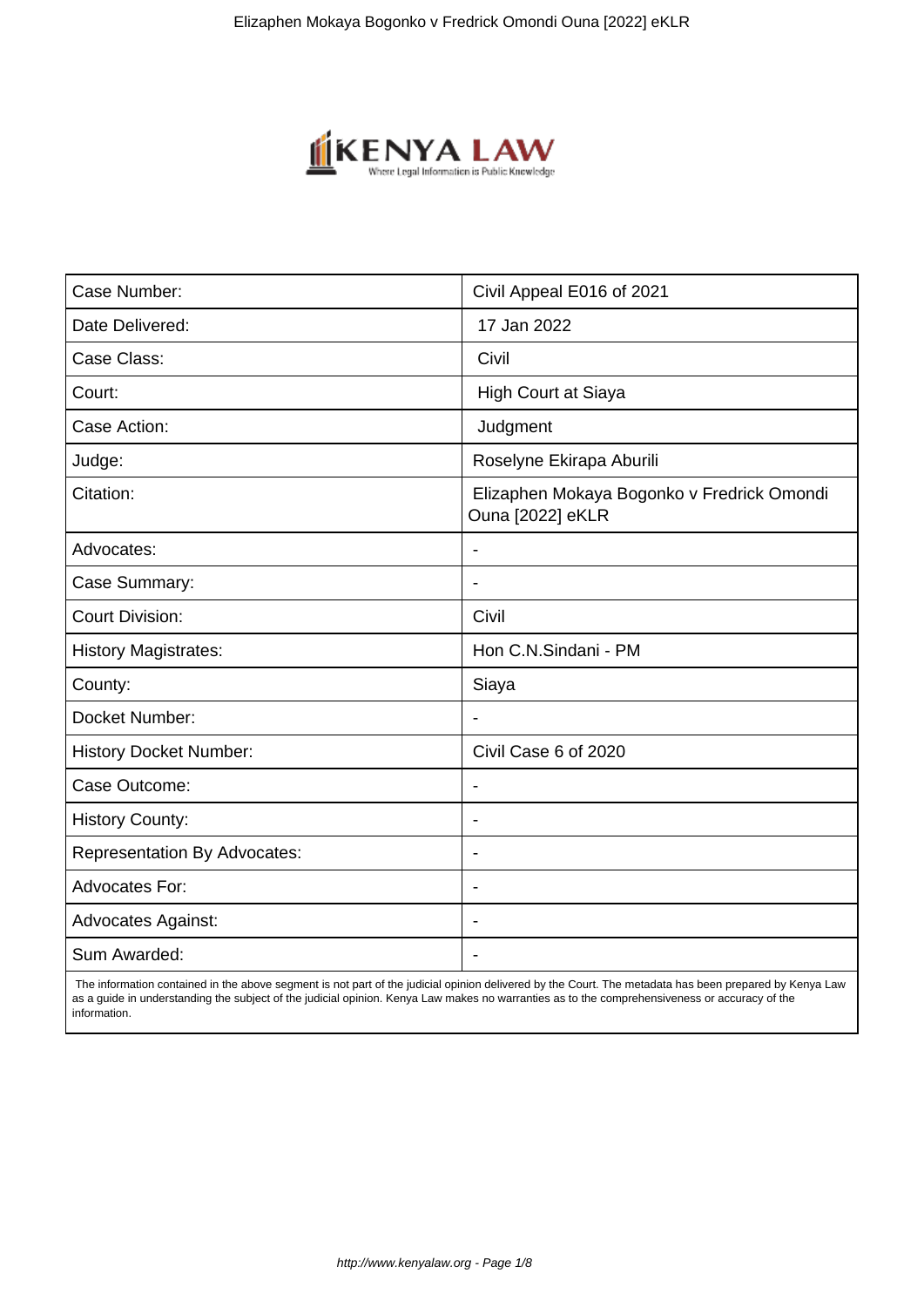## **REPUBLIC OF KENYA**

## **IN THE HIGH COURT OF KENYA**

# **AT SIAYA**

### **CIVIL APPEAL NO. E016 OF 2021**

**ELIZAPHEN MOKAYA BOGONKO.......................................................................................................APPELLANT**

## **VERSUS**

**FREDRICK OMONDI OUNA.....................................................................................................................RESPONDENT**

*(Appeal against judgment and decree in Ukwala Principal Magistrate's Court*

*Civil Case No. 6 of 2020 delivered on 5th May 2021 by*

*Hon C.N.Sindani, Principal Magistrate)*

#### **JUDGMENT**

1. This appeal is against the award of damages by the trial court in Ukwala PMCC No. 6 of 2020 in the sum of Kshs. 850,000/= less liability at 30% bringing a net general damages award of Kshs. 595,000 for general and special damages of Kshs. 27,648 plus costs of the suit with interest at court rates from the date of judgement.

2. The judgment was delivered on 5.5.2021 by Hon. C.N. Sindani, Principal Magistrate. Aggrieved by the judgment and decree, the Appellant filed a memorandum of appeal dated 2.6.2021 on the 3.6.2021 challenging the trial Court's finding on quantum. The grounds of appeal are:

*a) The Learned Trial Magistrate erred in law and fact in making the award of general damages in the said judgement that was manifestly excessive in the circumstances as to amount to an erroneous estimate of the loss suffered by the respondent.*

*b) The Learned Trial Magistrate erred in law and in fact entering judgement for general damages without considering the applicable principles as established by precedent that comparable injuries ought to attract comparable damages and by so doing reached a figure of damages that is inordinately high, arbitrary and totally unsupportable.*

*c) The Learned Trial Magistrate grossly misdirected herself and erred in law and in fact in awarding damages of Kshs. 850,000 without considering and without any regard to precedents and relevant case law put before her in total disregard to established and applicable principles of assessment of damages.*

*d) The Learned Trial Magistrate erred in law and in fact in awarding damages of Kshs. 850,000 without laying any basis therefore.*

*e) The Learned Trial Magistrate totally ignored and/or paid lip service to the appellant's submissions and authorities therein cited.*

*f) The Learned Trial Magistrate failed to take into account all relevant considerations and principles in assessing the quantum of general damages.*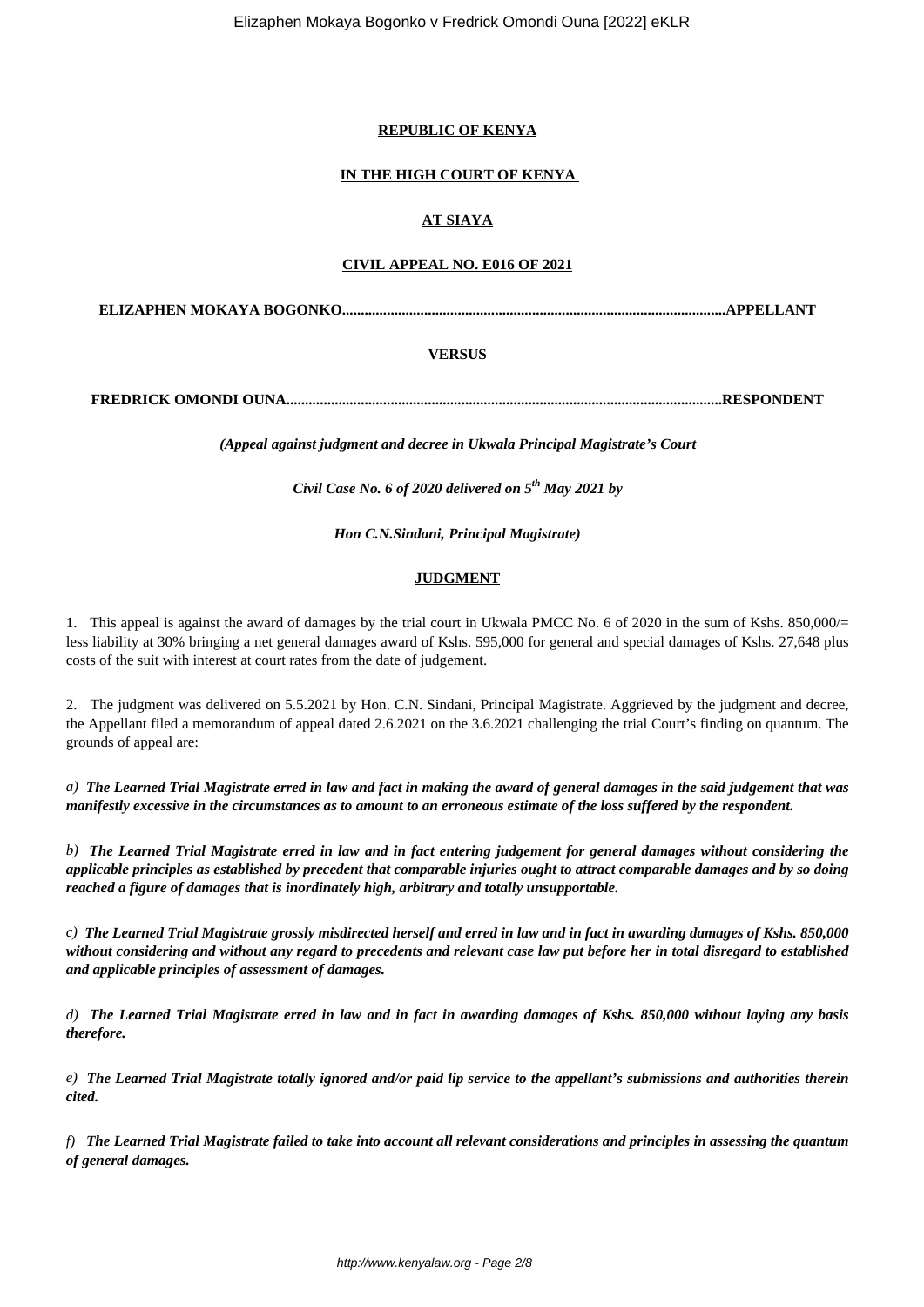3. The background to this matter is that the respondent instituted suit against the appellant vide plaint dated 30.1.2020 and filed in court on the 5.2.2020 seeking among other prayers, general and special damages for the injuries he allegedly sustained following a road traffic accident that occurred on the 7.11.2019 involving motor vehicle registration number KCE 610Z said to be driven and owned by the appellant.

4. The defendant, now appellant filed her statement of defence dated 24.3.2020 on 16.6.2020 disputing the plaintiff/respondent's claim. On the 27.1.2021, the parties recorded a consent apportioning liability in the ratio of 70% to 30% in favour of the plaintiff/respondent against the defendant/appellant.

5. The matter proceeded to hearing with the plaintiff/respondent testifying while the defendant/appellant closed her case without calling any witness. The trial court delivered judgement on the 5.5.2021, awarding the respondent general damages in the sum of Kshs 850,000 prompting this appeal.

6. The parties canvassed the appeal by way of written submissions.

#### **The Appellant's Submissions**

7. On behalf of the appellant, it was submitted that the trial Magistrate failed to appreciate a cardinal principle in the assessment of damages, namely, that similar injuries attract similar awards. That the trial court did not show what similar cases it applied so as to arrive at the award of Kshs. 850,000/= general damages. It was submitted that it was not enough to proclaim in a judgment that the Plaintiff asks for too much and the Defendant offers too little but that the duty of the Court was to assess damages, and in so doing, look at the injuries sustained, their effect on the victim, and then compare the injuries with awards in similar cases before reaching at an award which the Court failed to do, and in effect plucked the Kshs. 850,000/= from the air, making the award arbitrary and capricious and as such, the award should be interfered with.

8. The appellant submitted that the trial magistrate ignored the cardinal principle enunciated in such cases as **Denshire Muteti Wambua v Kenya Power & Lighting Co. Ltd [2013] eKLR and Simon Taveta v Mercy Mutitu Njeri Civil Appeal No. 60 of 2004** that similar injuries attract similar awards or differently put, that comparable injuries should as far as possible be compensated by comparable awards keeping in mind the level of awards in similar cases.

9. It was submitted that the trial Magistrate fell into error by failing to consider the authorities cited and relate or compare them to the facts of the case before him which had he done, he would have found that the authorities cited by the Respondent showed very serious injuries incomparable to the case before him, and that the authorities cited by the Appellant related very closely to the Respondent's injuries.

10. The appellant's counsel further submitted that failure to consider the authorities and submissions was a misdirection warranting an intervention on an award of damages by an appellate court as was held by the Court of Appeal in the cases of **Denshire Muteti Wambua v Kenya Power & Lighting Co. Ltd (supra)** and that of **Ram Gopal Gupta v Nairobi Tea Packers Limited & 2 others [2017] eKLR.** 

11. It was further submitted that all the three cases cited by the Respondent involved skull fractures and additional fractures of the mandible and teeth, and very severe sequelae, in some cases being epilepsy and seizures, facial asymmetry and eye complications and mental illness and were thus of little help as the injury of the respondent was that of the right maxillary and zygometic bone fracture (facial cheekbone).

12. It was submitted that an award of Kshs 400,000.00, being a similar award as made in the cases cited by the appellant before the trial court was sufficient. The cases cited were:

i. Peter Muvake & another v Agnes Nduku Mutie [2018] eKLR where the Respondent suffered a fractured mandible, blunt chest injury, multiple cut wounds to face, neck and shoulders, deep cut wound on the right elbow and bruises on the right knee and upon examination by Dr. P.N Mutuku was found to be at risk of suffering neurological conditions later in life. The Court made an award of Kshs. 400,000/- in December 2018.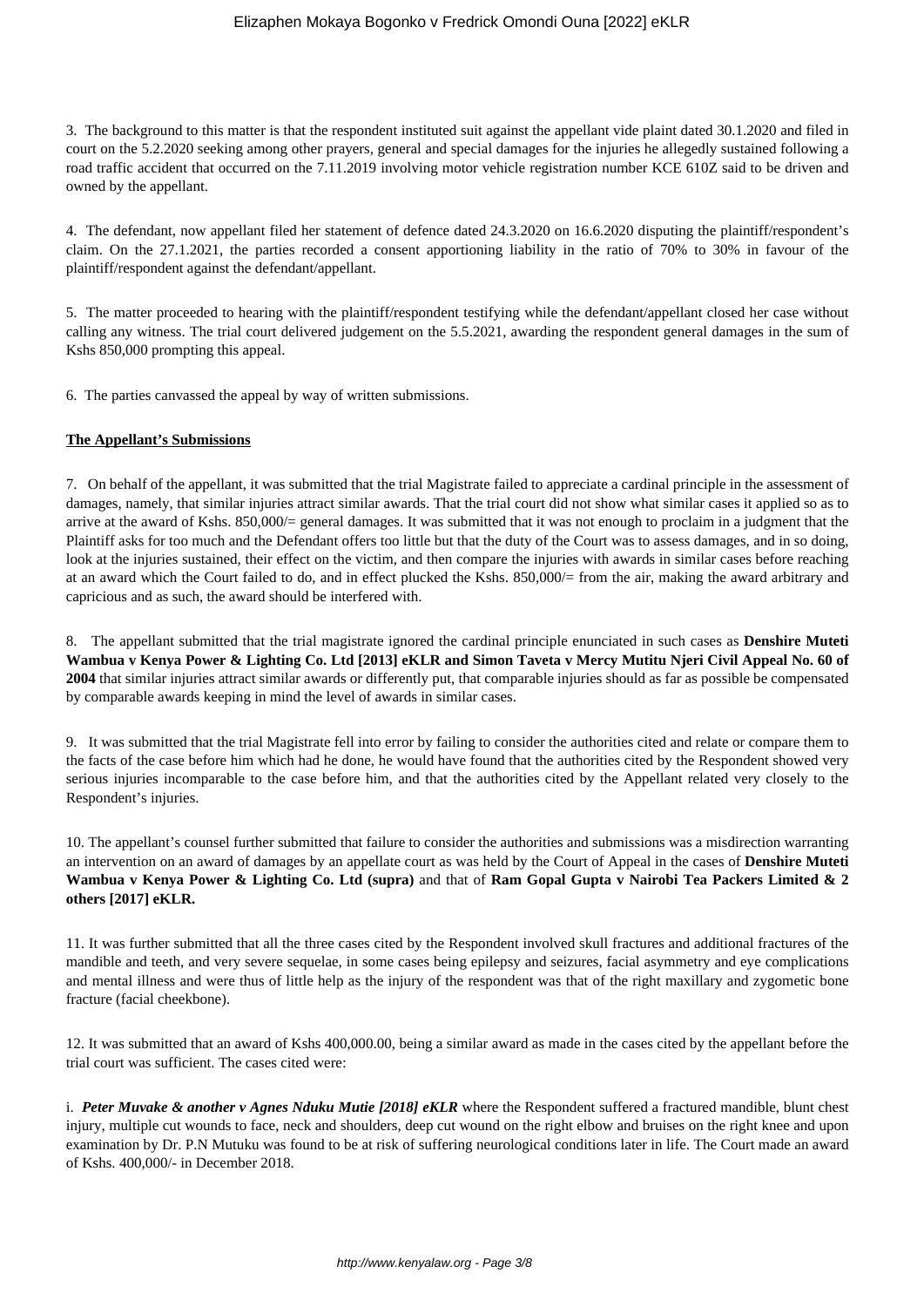ii. *Paul Kithinji Kirimi & another v Gatwiri Murithi [2018] eKLR* where the plaintiff suffered a mandible fracture that was managed by dental wiring that stayed in place for 3 weeks and a femur fracture managed surgically with open reduction and internal fixation with a nail and screws. When the respondent was discharged, she was on crutches. The High Court awarded a sum of Kshs. 450,000/- general damages in June 2018.

iii. *Mombasa Maize Millers (Ksm) Ltd & another v Rengo Joshua Wafula [2017] eKLR* where the plaintiff suffered injuries involving facial injury with fracture; an injury to right jaw and teeth; an injury to chest and a fracture right condylar (mandible), the High Court made an award of Kshs. 400,000 in June 2017.

iv. *BK Suing Thro' His Mother and Next friend EM v Wilson Gitari Mburugu [2020] eKLR* where the Plaintiff suffered multiple injuries to the face; soft tissue injury to the thorax, abdomen as well as on his upper and lower limbs; severe injuries to the maxilla and mandible resulting to loss of five (5) teeth with cut on the lip. The injuries left him with cosmetic damage to the mouth. The Court made an award of Kshs. 400,000/- in February 2020.

v. *Telkom Orange Kenya Limited v I S O minor suing through his next friend and mother J N [2018] eKLR* where the injuries sustained by the child were; head injury occasioning a depressed skull, fracture of the skull, loss of consciousness, scars of the left tempo-parietal area and bruises on the left leg. The two doctors who examined the child concluded that the child sustained serious head injuries, which put him at risk of developing seizures as a long-term complication together with disfiguration resulting from the scalp and leg scars. The High Court awarded a sum of Kshs. 500,000/- general damages in December 2018.

vi. *GA (Minor suing thro' her father and next friend BZ) v Paul Muthiku [2020] eKLR* where the High Court increased an award of Kshs 300,000 to Kshs 500,000.00 in general damages to an Appellant who suffered multiple fractures of the frontal left orbital roof (comminuted), multiple fractures of right temporal bones (petrous), bleeding in the skull airspaces (haemosinus), cut on the head (frontal) and cut on the chin, in May 2020.

13. The appellant further urged this court to consider the following authorities:

i. *Specialized Aluminium Renovators Limited & another v Stephen Mutuku Musyoka [2021] eKLR* where the High Court awarded Kshs 500,000.00 in general damages to a Respondent who suffered fracture of the frontal nasal bones, fracture of nasal bones, fracture of right orbit, frontal lobe hemorrhage contusion and bleeding into sinuses, in July 2021.

ii. *Moiz Motors Limited & another v Harun Ngethe Wanjiru [2021] eKLR* where the High Court reduced an award of Kshs 700,000 and made an award of Kshs 500,000.00 in general damages to a Respondent who suffered multiple facial lacerations, a depressed skull frontal bone, soft tissue injury right upper chest, multiple bruises both hands dorsal aspect, multiple bruises both hips, swollen toes right leg and bruises of both knees, in February 2021.

iii. *Nyota Tissue Products v Charles Wanga & 4 Others [2020] eKLR*, where the plaintiff suffered a head injury with open depressed frontal fracture. The High Court in 2020 reduced an award of Kshs 1,200,000.00 and substituted it with an award of Kshs 500,000.00 in general damages.

14. The appellant thus submitted that the court ought to interfere with the said award and substitute therefore with an award that is comparable with the awards made in cases showing similar injuries as above and make an award of Kshs 400,000 as general damages.

#### **The Respondent's Submissions**

15. On behalf of the Respondent, it was submitted that an appellate court would only disturb an award of damages where it is satisfied that the trial court proceeded on wrong premises in its assessment or that the award is too low or too high as to amount to an erroneous estimate of the injury as was held in the case of **Civil Appeal No. 147 of 2002: Stanley Maore v Geoffrey Mwenda.** The appellant's counsel thus submitted that a re-evaluation of the evidence on record with regard to the injuries sustained by the respondent would lead to the conclusion that the learned trial Magistrate made an award commensurate with the injuries which award was also within the range of awards made by various courts for comparable injuries.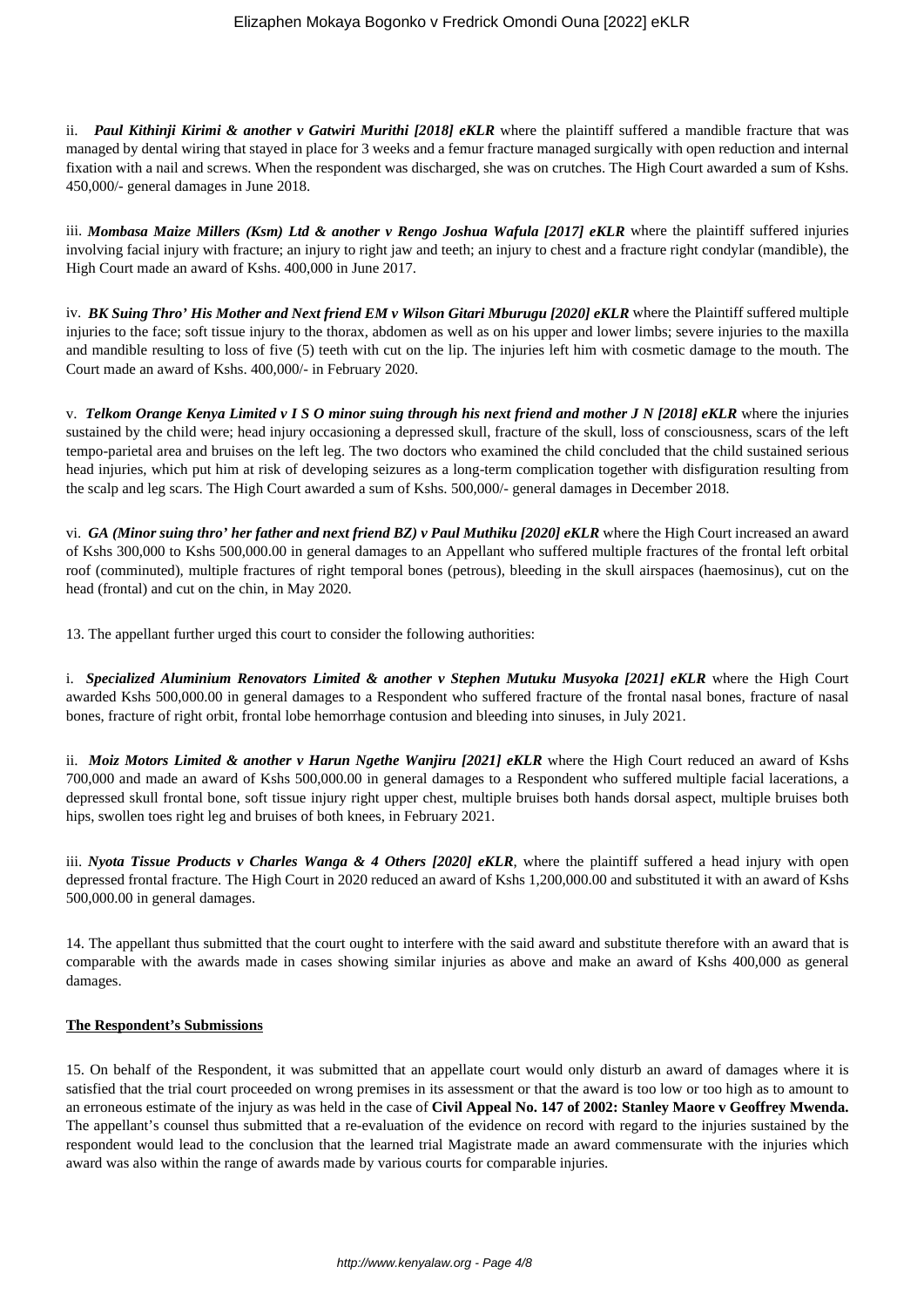16. It was submitted that although it was alleged the Respondent did not mention that he suffered the fracture of zygoma, during cross-examination, the Respondent stated that he suffered injury with loss of consciousness and further that though he may not have used the exact medical term, his evidence was clear that he suffered a fracture and it was thus the responsibility of the medical experts to pin point the exact bone fractured, and or injury sustained. It was submitted that all the medical documents on record proved comminuted fractures of the facial bones, the zygoma and maxillary sinus.

17. Further, the Respondent's counsel submitted that the Appellant offered no documentary proof to controvert the evidence adduced by the Respondent.

18. The respondent submitted that before an appellate court interferes with an award of damages, it should be satisfied that the court below acted on wrong principles of law, or misapprehended the fact, or has made a wholly erroneous estimate of the damage suffered and that it is not enough that there is a balance of opinion or preference. Reliance was placed on the case of **Catholic Diocese of Kisumu v Sophia Achieng Tete Civil Appeal No. 284 of 2001 (2004) 2 KLR 55** as cited in **Machakos HCCA No. 42 of 2018: Joseph Kivati Wambua v SMM & Another).** 

19. The respondent's counsel further submitted that being discretionary, a trial court can award less or more damages depending on the circumstances of a particular case and the submissions of parties to the suit cannot be said to be binding on a court.

20. It was submitted that the amount awarded by the trial Magistrate was not inordinately high to warrant interference by this Court and that there was no evidence either that the trial court acted on wrong principles of law, misapprehended the facts or made a wholly erroneous estimate of the damages suffered by the Respondent.

21. Further submission was that both sets of authorities supplied by the Appellant and Respondent confirm that courts have made awards of between Kshs. 500, 000 - 1,800,000/- for injuries in the nature sustained by the Respondent, depending on each particular case and thus Kshs.850, 000 was not outside the range that courts have awarded before to warrant interference by this Court.

22. The respondent relied on the following cases in support of the award of general damages:

i. **Nakuru HCCA No. 21 of 2013, Kyoga Hauliers (K) v Philip Mahiw Nyangi**, in which the plaintiff was awarded Kshs.1, 000, 000/- general damages for depressed fracture of the occipital borne of the skull; deep cut wound on the occipital region and multiple soft tissue injuries. The case was decided in 2013.

ii. **Machakos HCCA No. 312 of 2009, Isaac Waweru Mundia v Kiilu Kakie Ndeti T/A Wikwatyo Services** in which the plaintiff was awarded Kshs. 1,000,000/- general damages for fracture of base of skull at the mandible, coupled with multiple soft tissue injuries. The case was decided in 2012.

iii. **Nakuru HCCA No. 171 of 1998, John Joel Koskei v Kenya Power & Lighting Co. Limited** in which the plaintiff was awarded Kshs.1, 700, 000/- general damages for fracture of skull, loss of 2 teeth and soft tissue injuries to the knee. The case was decided in 2005

23. It was submitted that the degree of injury was a question of fact and that an appellant court should be slow to interfere as the trial court had the benefit of hearing the respondent, observing him, the physical injury as well as his demeanour, which benefit cannot be overlooked.

24. The respondent's counsel thus submitted that the trial court had the benefit of and correctly assessed the injuries sustained by the respondent and that in awarding general damages, as he did, the trial magistrate correctly exercised his discretion and thus the instant appeal lacked merit and ought to be dismissed with costs to the respondent.

#### **Analysis & Determination**

25. I have considered the grounds of appeal and submissions by both counsel for the parties. It is trite law that the duty of the first appellate court is to re-evaluate the evidence in the subordinate court both on points of law and facts and come up with its findings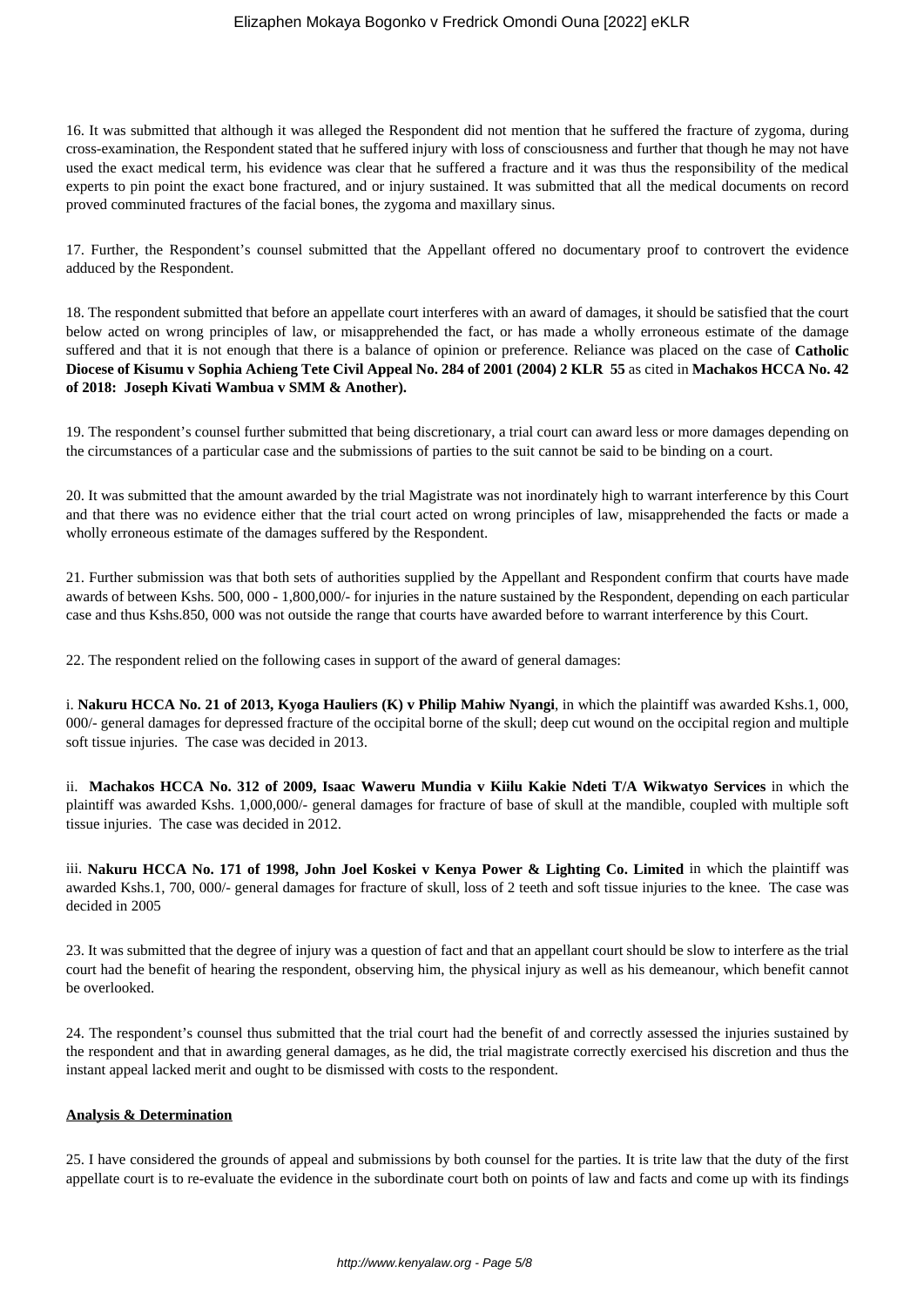and conclusions as was held by the Court of Appeal for East Africa in **Peters v Sunday Post Limited [1958] EA 424** and reiterated by the Court of Appeal in several cases including the case of **Gitobu Imanyara & 2 others v Attorney General [2016] eKLR.**

26. The single issue for determination in this appeal is whether the award of general damages of Kshs. 850,000 in favour of the Respondent herein by the trial court, in light of the injuries suffered by the respondent was manifestly high to persuade this court to interfere with it. The Court of Appeal in **Odinga Jacktone Ouma v Moureen Achieng Odera [2016] eKLR** stated that *"comparable injuries should attract comparable awards."*

27. Re-evaluating the material and evidence placed before the trial court, in his plaint filed on the 5.2.2020, the respondent pleaded that he suffered the following injuries:

#### *a) Head injury with loss of consciousness*

*b) Fracture of the right zygoma (facial bone)*

- *c) Multiple facial lacerations*
- *d) Blunt injury to the shoulders*
- **e)** *Blunt injury and bruises to both lower limbs.*

28. The nature of the injuries sustained by the respondent as pleaded was corroborated in the discharge summary produced as PEx 1, the radiology report produced as PEx 2 and the P3 form dated 16.11.2019 produced as PEx3 which all reiterated the injuries suffered by the respondent as those pleaded in the plaint.

29. At the hearing, the plaintiff/respondent adopted his witness statement filed in court in which he reiterated the averments in his plaint regarding the occurrence of the accident on the 7.11.2019. In cross-examination, the plaintiff/respondent reiterated his claim and stated that he had not pleaded that he had a fracture to the leg.

30. I have considered the Appellant's submissions on the quantum of damages, the authorities cited by both parties in their submissions for and against this appeal. I have also considered the medical report filed by the plaintiff/respondent and produced as PEx 6a in which Dr. Joseph C. Sokobe who examined him concluded that the plaintiff/respondent received severe soft and bony tissue injuries from which he was recovering well. The doctor did not assess any disability on the part of the plaintiff/respondent or foresee any future complications arising from the injuries sustained.

31. The principles upon which the Appellate Court will interfere with an award of damages are set out in the case **Khambi & Another v Mahitu &Another** (supra). Further the Court of Appeal in the case **Coast Bus Service Ltd v Sisco E. Muranga Ndanyi & 2 Others Civil Appeal Case No. 192 Of 1992** Stated:

*"Those principles were well stated by Law, J.A in Bashir Ahmed Butt vs. Uwais Ahmed Khan, By M. Akmal Khan [1982-88]I KAR 1 at pg 5 as follows-*

*'An Appellate Court will not disturb an award of damages unless it is so inordinately high or low as to represent an entirely erroneous estimate. It must be shown that the Judge proceeded "on wrong principles or that he misapprehended the evidence in some material respect, and so arrived at a figure which was either inordinately high or low …."*

10. I am further guided by the case **Kimatu Mbuvi T/A Kimatu Mbuvi & Bros v Augustine Munyao Kioko [2006] eKLR** where the Court of Appeal stated that:

*"It is generally accepted by Courts that the assessment of damages in personal injury cases is a daunting task as it involves many imponderables and competing interests for which a delicate balance must be found. Ultimately the awards will very much*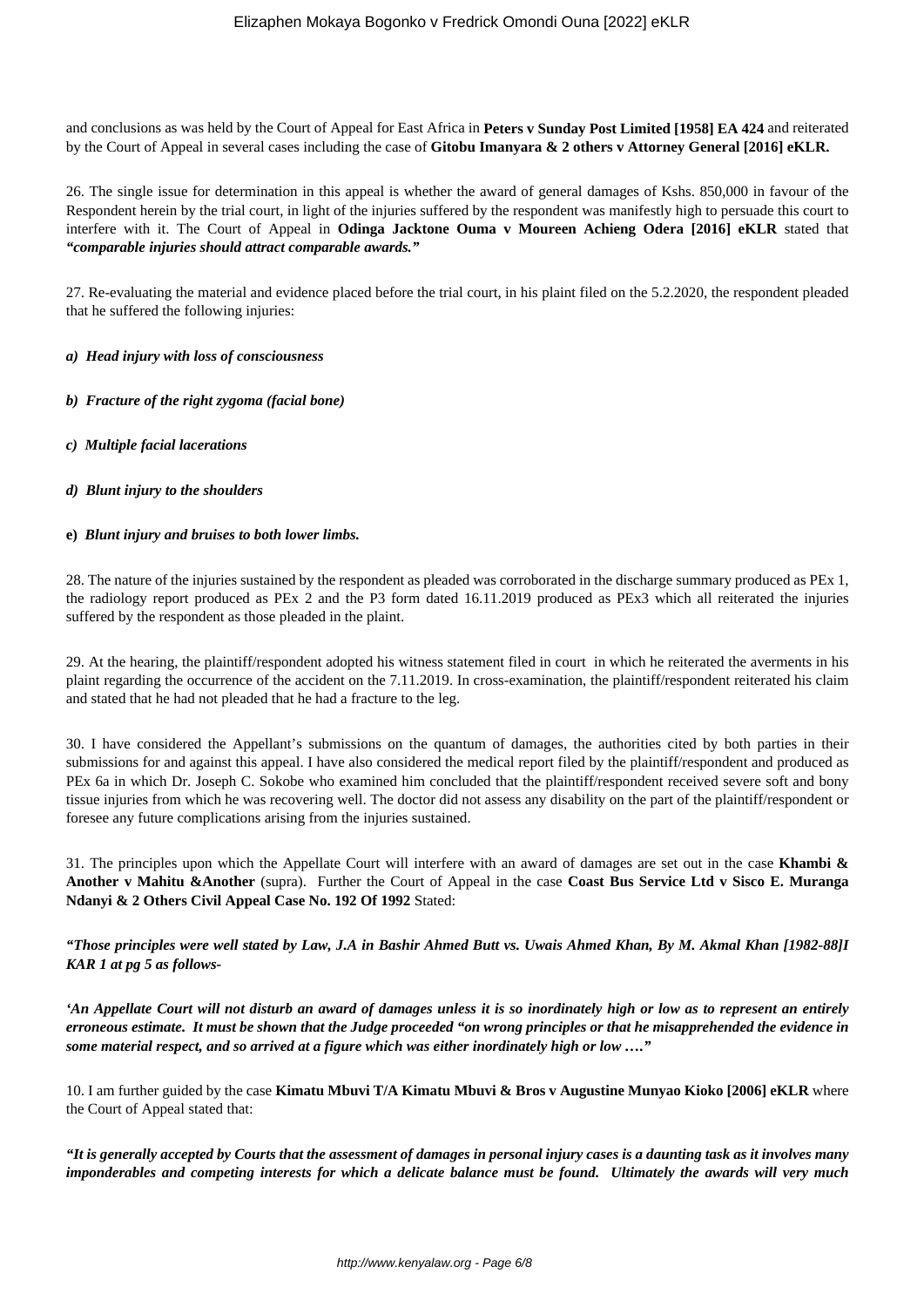*depend on the facts and circumstances of each case. As Lord Morris stated H. West & Son Ltd vs. Shephard [1964]AC 326 at page 353- 'The difficult task of awarding money compensation in a case of this kind is essentially a matter of opinion of judgment and of experience. In a sphere in which no one can predicate with complete assurance that the award made by another is wrong the best that can be done is to pay regard to the range of limits of current thought. In a case such the present it is natural and reasonable for any member of an Appellate tribunal to pose for himself the question as to what award he himself would have made. Having done so, and remembering that in this sphere there are inevitably differences of view and of opinion, he does not however proceed to dismiss as wrong a figure of an award merely because it does not correspond with the figure of his own assessment."*

32. I have perused the authorities relied on by the plaintiff/respondent in this case and note that in the **Kyonga Hauliers (K) & Another v Philip Mahiu Nyingi (2017) eKLR**, in addition to the injuries suffered, the doctor who examined the respondent therein noted that the respondent stood a chance of suffering epilepsy and further assessed his disability at 20%. In **Isaac Waweru Mundia v Kiilu Kakie Ndeti T/A Wikwatyo Services (2012) eKLR**, the doctor who examined the plaintiff similarly assessed his disability at 20% and in the case of **John Joel Koskei v Kenya Power & Lighting Co. Limited** the doctor therein calculated the plaintiff's disability at 30%.

33. Upon examining the authorities relied on by the plaintiff/respondent in this appeal, I find that those authorities do not provide comparable injuries to those suffered by the Respondent/ Plaintiff herein. In each of the cases cited in the lower court by the Respondent's counsel, the plaintiffs were assessed to have some percentage of disability which is not the case with the present respondent.

34. I am alive to the fact that no two injuries can be exactly the same. However, I find the authorities relied on by the appellant herein are far more comparable to the injuries sustained by the Respondent. For example, in the case of *Specialized Aluminium Renovators Limited & another* **(supra),** the respondent suffered a fracture of the frontal nasal bones, fracture of nasal bones, fracture of right orbit, frontal lobe hemorrhage contusion and bleeding into sinuses. In *Moiz Motors Limited & another* **(supra),** the respondent suffered multiple facial lacerations, a depressed skull frontal bone, soft tissue injury right upper chest, multiple bruises both hands dorsal aspect, multiple bruises both hips, swollen toes right leg and bruises of both knees whereas in the case of *Nyota Tissue Products (supra),* the plaintiff suffered head injury with open depressed frontal fracture.

35. In the circumstances, I am inclined to find that the trial court made an award which was excessive in comparison to the injuries suffered by the respondent. This calls for interference by this court.

36. The upshot of the above is that the instant appeal succeeds substantially on the award of general damages and the lower court's award of general damages in the sum of Kshs 850,000 is hereby set aside and substituted with the award of Kshs 500,000 general damages. This award is subject to contribution of 30% consented to in the lower court leaving a balance of kshs 350,000 general damages for pain, suffering and loss of amenities.

37. Special damages of Kshs. 27,648 as pleaded were proved. I sustain the award. Total award is Kshs **350,000+27,648= 377648/** plus costs and interest at court rates. The interest on general damages accrues from date of judgment in the lower court until payment in full while interest on special damages accrues from date of filing suit in the lower court until payment in full.

38. The respondent will have costs of the suit in the lower court. Each party will bear their own costs of this appeal.

39. File closed.

40. I so order.

# **DATED, SIGNED AND DELIVERED VIRTUALLY FROM MOMBASA THIS 17TH DAY OF JANUARY, 2022**

#### **R.E. ABURILI**

**JUDGE**